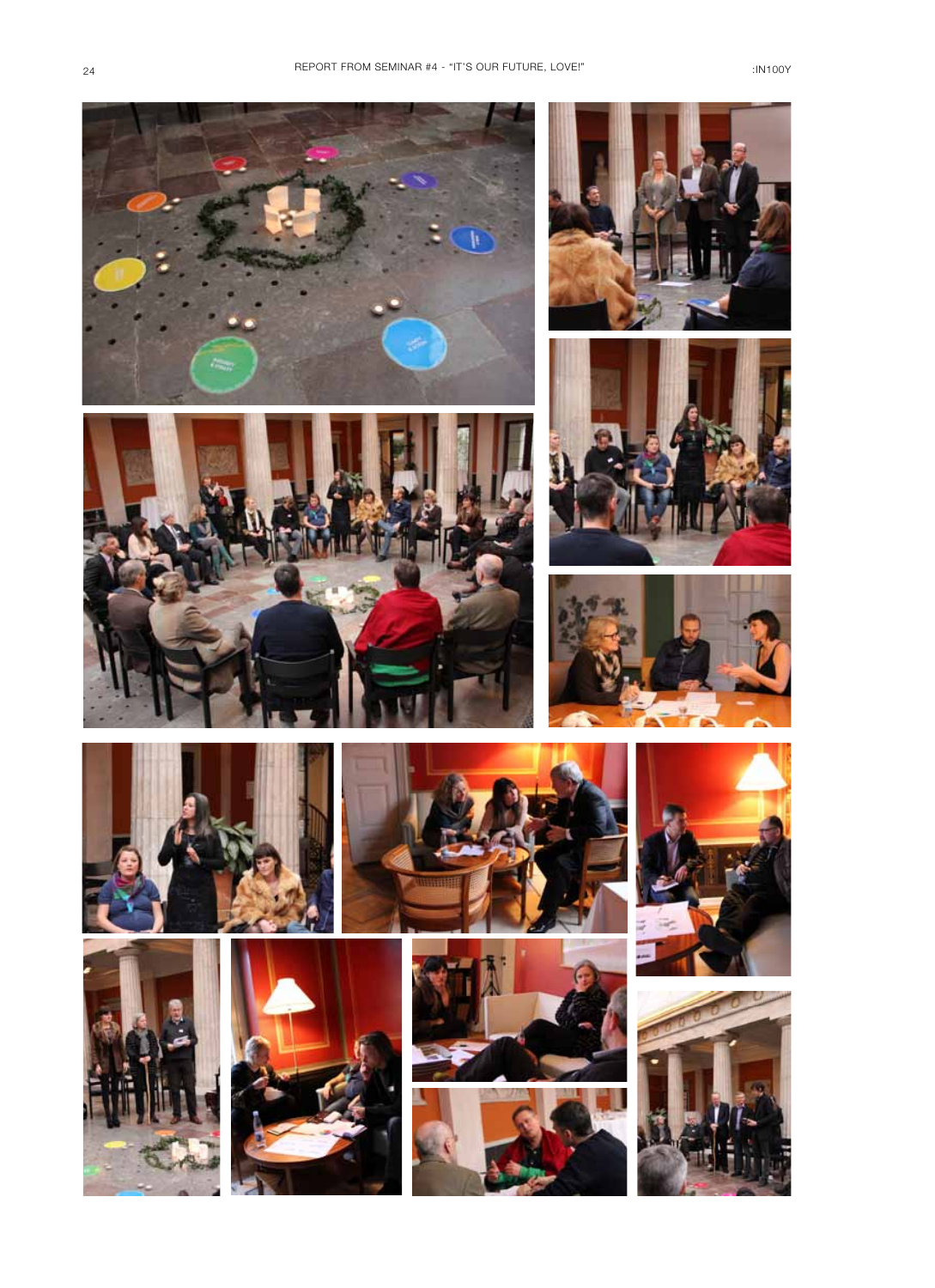# the words of the wise elders

the afternoon session on the second day of this fourth in100y-seminar was a wisdom council facilitated by sascha amarasinha, earth wisdom guide.

#### By Gitte Larsen, House of Futures

'The tribe thing was great', 'the old wise people's session made a significant impression on me', 'my high expectations were not disappointed', 'excellent' and 'great to see an ancient tradition working for the future'. These are some of the participants comments to the Wisdom Council ceremony which was the final working session at the fourth 'In100Years'-seminar.

As rituals and spirituality have played a significant role in the 'In100Years' process, we wanted to end the journey with a special ceremony or ritual. I was pretty excited about what would come out it. We invited Sascha, a good friend of House of Futures, to do the Wisdom Council for the 20 participants, as she has done it succesfully before. "Speak, listen, and get wiser. Share your inner knowing and make sustainable decisions.That's what a Wisdom Council is about.", says Sascha Amarasinha, Earth Wisdom Guide, Director Respond, and recently appointed the Director of CSR and Communication in COOP Denmark.

When the group of participants was gathered in the circle of intelligent perspectives after lunch at the 19th January, they were a bit full, not only from the lovely food at Carlsberg Academy, but also from all the experiences and dialogues from the morning sessions and the day before. Sascha asked me if I would explain to the participants why we had choosen to do a Wisdom Council, and I said that she should just go ahead and do it – and so she did. With personal integrity and a deep understanding of the possible impact of a ceremony like this in a modern setting, she guided us all through from the beginning to the end. It became a beautiful session where the wise elders of the council raised the energy in the room and came up with clear and heartfelt recommendations for a sustainable future for people on planet Earth.

After a short introduction to the ancient indian ceremony based on the wholeness of the medicine wheel, Sascha revealed the question to be looked at from the eight



perspectives of the council: How can we choose a sustainable life? The eight groups then had one hour to discuss and agree on up to four recommendations from their perspective. Even though nobody was instructed to reply "Ho!" (you have been heard, ed.), when a wise elder had spoken to the council, it quickly became the whole group's reply after each group of wise elders had spoken.

"Since Wisdom Coucil was (re)introduced by the Founders of Ehama Institute, RainbowHawk and Wind-Eagle Kinny-Linton, leaders and boards from companies and organizations all over the world, such as BMW, Mattel and Volkswagen, have taken important issues to a Wisdom Council to ensure a holistic analysis before taking a decision", explains Sascha.

Read more about the wisdom council in general: *In Danish*: http://www.kommunikationsforum.dk/artikler/ find-din-indre-indianer. *In English*: http://www.fastcompany.com/online/01/rainbow.html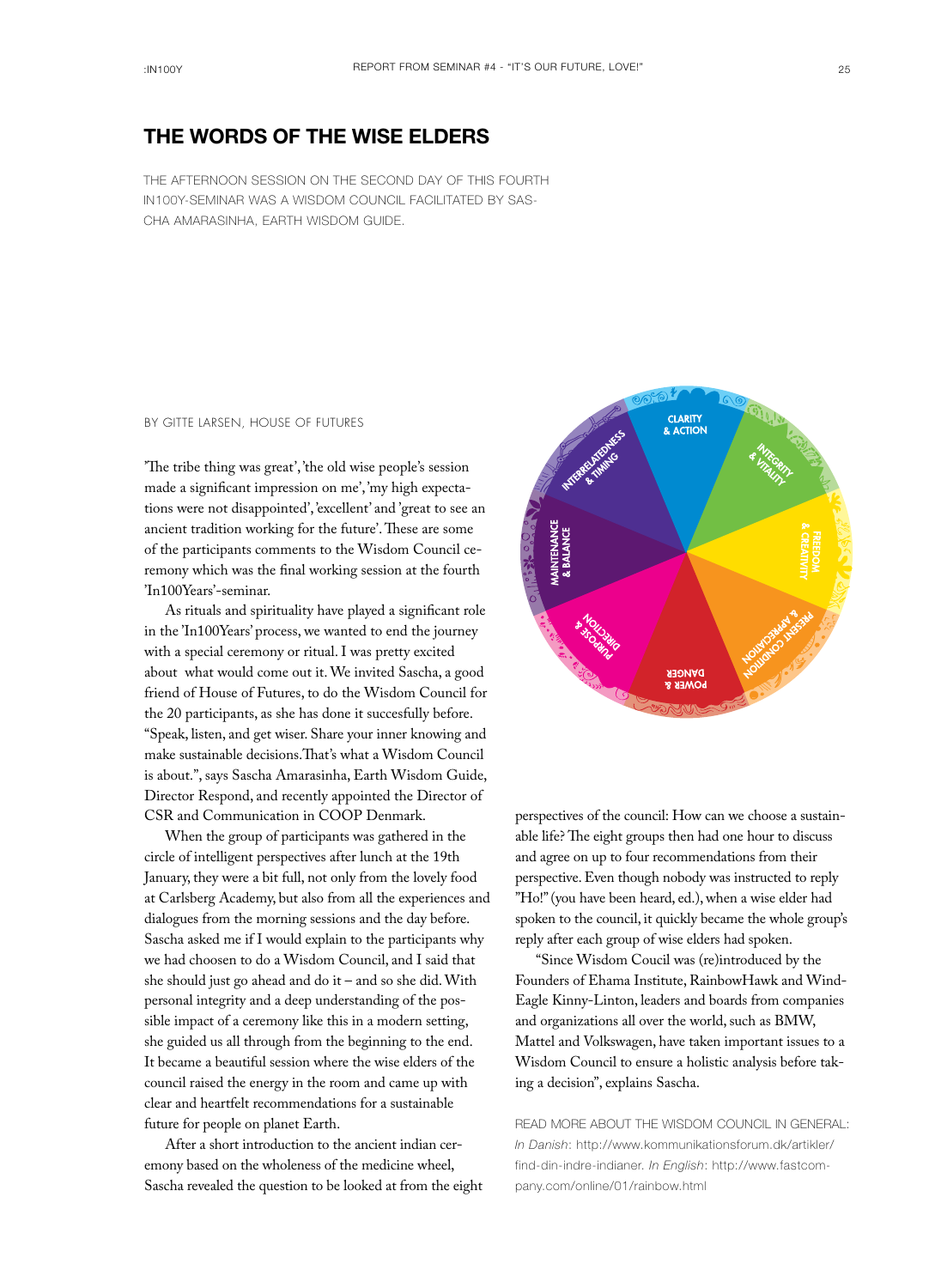# seeings and recommendations from the wise elders about how to choose to live a sustainable life





#### **EAST: CREATION INTELLIGENCE**

*Perspective keywords:* Freedom, creativity, imagination, innovation, inspiration, outrageousness, provocative.

*Intro:* We are the wise elders of the east [...] and our function in this Council is to call forth the spirit of the people to remember their limitless potential, to stimulate innovative and creative ways to approach our issues, and to encourage an atmosphere of free expression. We now introduce the question to be addressed in this Wisdom Council: How do we choose a sustainable life?

*We see:* We want to create freedom to be able to choose sustainability. Freedom is connected to liberation. Our paradox is that we are not liberated nor free. To create freedom we first seek liberation. To be liberated we access our own deep creatvity, and from there we carry the tourch of inspiration to transform the system.

#### *Therefore we offer the following recommendations:*

- 1. We must be free to choose a sustainable life, which is a balanced life.
- 2. To be free is to access your creative force and empowerment, to liberate yourself.
- 3. Find your own method. Frame a conscious space/ritual (walk, climb, meditate).

We are the wise Elders of the East and we have spoken.

## **SOUTHEAST: PERCEPTUAL INTELLIGENCE**

*Perspective keywords:* Present condition, appriciation, present moment, awareness, current needs, openness, receptive viewpoint, expanded consciousness.

*Intro:* We are the wise elders of the Southeast [...] and our function in this Council is to direct awareness to all aspects and subtleties fo the present moment, to point out what is missing or neede from that awareness, and to elicit appriciation and value for the present challanges and opportunities. We have heard the words of the Elders who spoke before us, and we will now speak from our perspective.

*We see:* We can turn poison into the elexir which makes us act now with focus on the long perspective based on the new mindset. We need to change the fundamental story told by society through images, architecture, media etc.

*Therefore we offer the following recommendations:*

- 1. To move the focus from a financial bottom line to a holistic value based 5 year prospect.
- 2. To decide taht thought, feeling and will can work fully to build the new paradigm.
- 3. To change the backbone of society into a new which is focused on the well-being of future generations.

We are the wise Elders of the Southeast and we have spoken.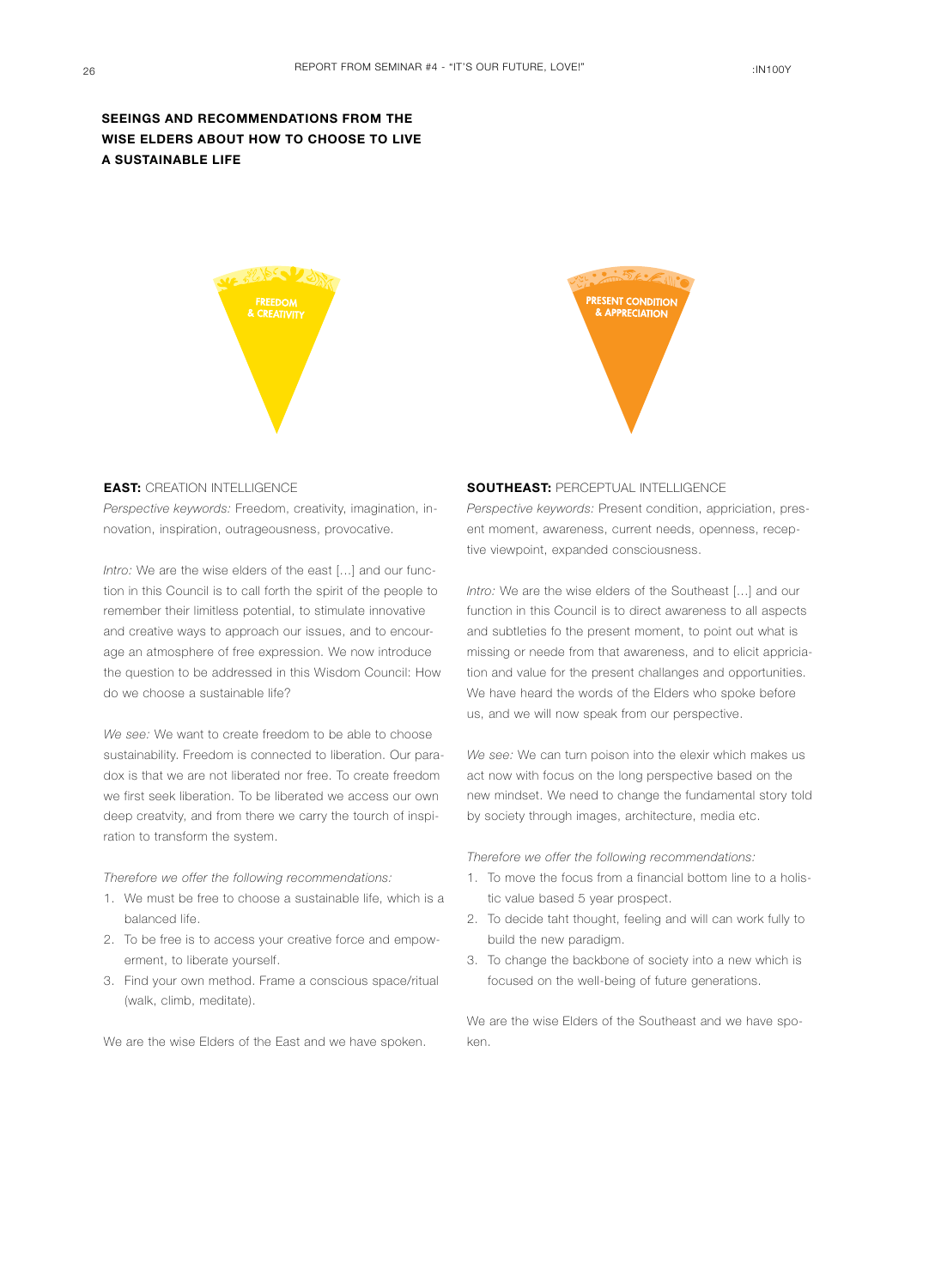



### SOUTH: EMOTIONAL INTELLIGENCE

*Perspective keywords:* Power, danger, responsibility, alertness, conflict, readiness, confidence, trust.

*Intro:* We are the wise elders of the South [...] and our function in this Council is to evoke the full expression of the power to respond, to not overestimate or underestimate the challanges ahead, and to surface and unresolve conflict, emotion or hidden agendas that would weaken our collective ability to repsond to the needs we face. We have heard the words of the Elders who spoke before us, and we will now speak from our perspective.

*We see:* Disasters as poverty, ressource scarcity, and climate change. The power is for youth to engage and develop inner emphaty and wisdom (the power for youth to be the elders).

*Therefore we offer the following recommendations:*

- 1. Remember the power of relationships.
- 2. Remember the power of consciousness.
- 3. Beware: Your defence wall will never be high enough!
- 4. Beware: The limits of certainty!

We are the wise Elders of the South and we have spoken.

# **SOUTHWEST: PATHFINDING INTELLIGENCE**

*Perspective keywords:* Purpose, direction, learnings from the past, history, identity, intention, clear goals, focus.

*Intro:* We are the wise elders of the Southwest [...] and our function in this Council is to call attention to our history and its lessons, to clarify our purpose and direction, and to look at whether these actions will keep us on target. We have heard the words of the Elders who spoke before us, and we will now speak from our perspective.

*We see:* A need for transformation comparable to historical challenges like the Danish de-forestation (18th Century) and cheap grain from new competitors in 19th Century. We can learn from the earlier willingness to transform.

*Therefore we offer the following recommendations:*

- 1. Change our brutal view of nature to a caring view by education on many fronts (the Danish folk high school as inspiration).
- 2. We give one working day a Month to discuss and create the new society - we can afford it, and nature needs it!
- 3- Create new movements inspired by previous social experiments and innovations.

We are the wise Elders of the Southwest and we have spoken.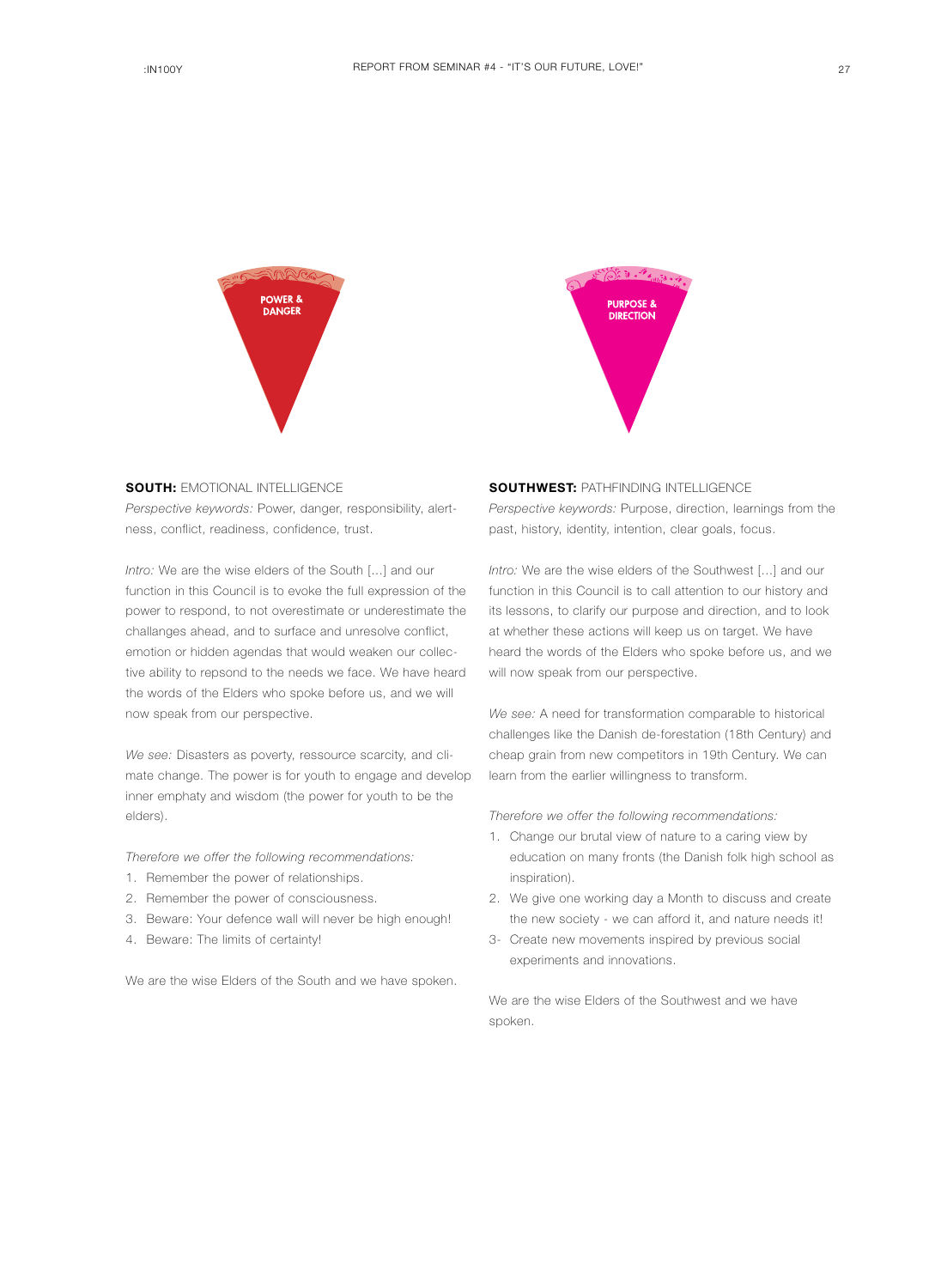# seeings and recommendations from the wise elders about how to choose to live a sustainable life

# **MAINTENANCE** & BALANCE



## west: sustaining intelligence

*Perspective keywords:* Maintainance, balance, Seven Generational Thinking, healing, nurturing, structure, stability, environment.

*Intro:* We are the wise elders of the South [...] and our function in this Council is to call forth a priority of sustainability, to be watchfull that the organism is whole and balanced, and to look at the ability of the organism to maintain and care for all individuals, projects and systems. We have heard the words of the Elders who spoke before us, and we will now speak from our perspective.

*We see:* We are of one voice and one mind. Certain good things in the present, which we wish to maintain. We wish to know the best to go to the next.

## *Therefore we offer the following recommendations:*

- 1. We should access the impacts of proposed actions for 7 generations ahead and not discount either future value or costs.
- 2. As we become more ecological, we wish to maintain human rights and preserve democracy.
- 3. To keep a balance between human activity and the biosphere, we wish to grant legal rights to the whole evolutionary planetary inheritage.

We are the wise Elders of the West and we have spoken.

## northwest: predictive intelligence *Perspective keywords:* Interrelatedness, timing, learning,

cause, effect, relationship, cycles, future, forecast.

*Intro:* We are the wise elders of the Northwest [...] and our function in this Council is to call forth learning principles for the future. We have heard the words of the Elders who spoke before us, and we will now speak from our perspective.

*We see:* A positive learning spiral which is based on reinforcing principles such as meaning and 'charis' (joy, compassion, gentleness).

*Therefore we offer the following recommendations:*

- 1. Education should enable to start answering the questions: Who am I? How shall we live?
- 2. Enable us to pass beyond respect into meeting the self as the other in creative unity.
- 3. The common good: The balancing point between autonomy and univocality.

We are the wise Elders of the Northwest and we have spoken.